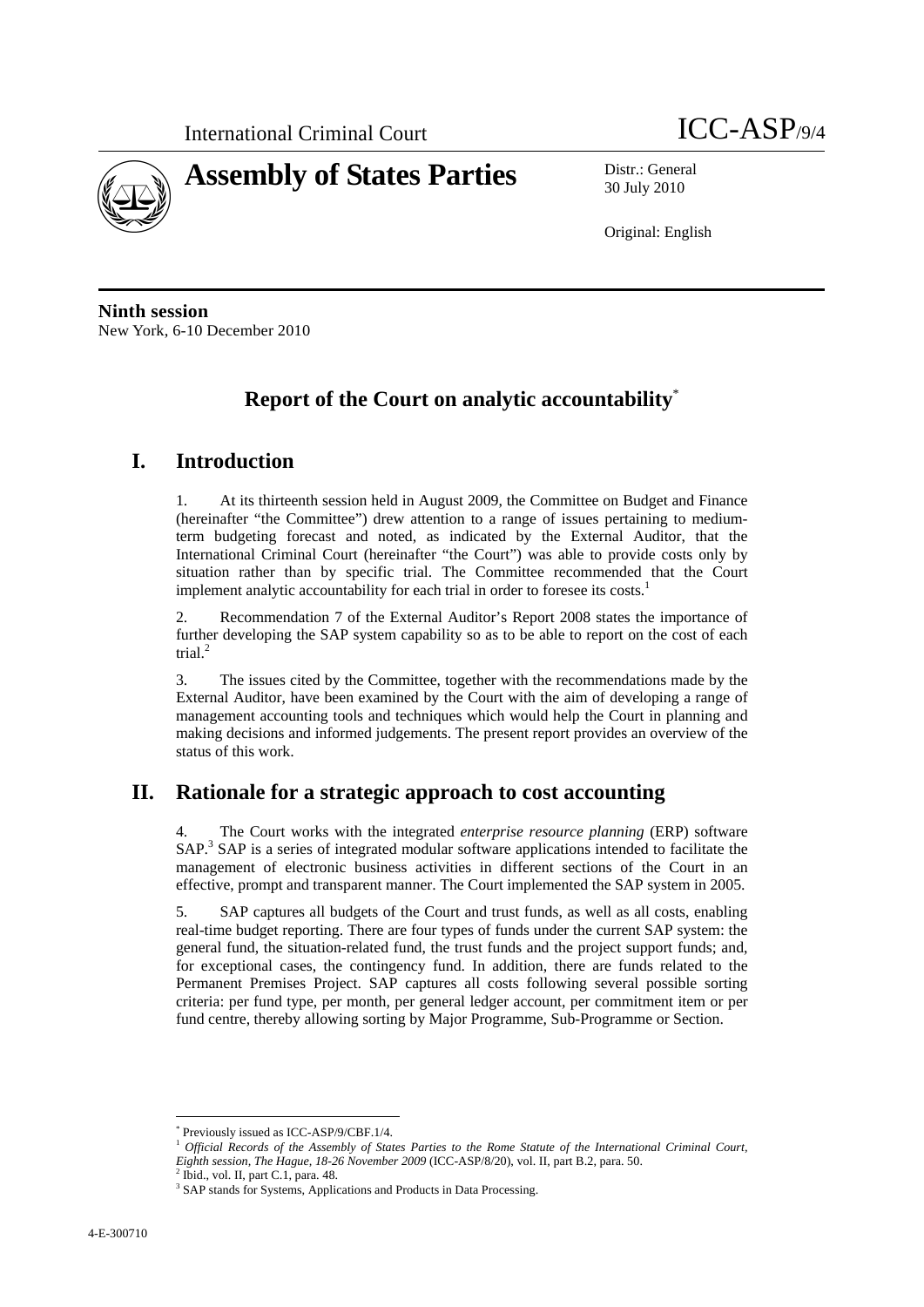6. In 2006, the system was re-engineered to include a Project Management module as part of its fund management system. In addition to the fund-centre structure abovementioned, the Project Management module was configured to utilize a *work breakdown structure* (WBS) to provide the necessary framework for detailed cost estimating and control. The Court currently manages twelve WBS codes in the SAP system. Costs are allocated against codes which have been set up to provide a breakdown of costs by situation. Table 1 shows the WBS codes used by the Court and the situations they relate to.

| <b>WBS</b> codes | <b>Situation</b>                                                     |
|------------------|----------------------------------------------------------------------|
| CIS-CAR          | Court in session – situation in the Central African Republic         |
| CIS-DRC          | Court in session – situation in the Democratic Republic of the Congo |
| <b>CIS-OPS</b>   | Court in session – operational support                               |
| CIS-SUD          | Court in session – situation in Sudan                                |
| CIS-UGA          | Court in session – situation in Uganda                               |
| FOP-CAR          | Field operations – situation in the Central African Republic         |
| FOP-DRC          | Field operations – situation in the Democratic Republic of the Congo |
| FOP-OPS          | Field operations – operational support                               |
| <b>FOP-SUD</b>   | Field operations – situation in Sudan                                |
| <b>FOP-UGA</b>   | Field operations – situation in Uganda                               |
| <b>FOP-KEN</b>   | Field operations – situation in Kenya                                |
| <b>ICC-GEN</b>   | $Court - general$                                                    |

**Table 1: WBS codes used by the Court** 

7. However, cost recording in relation to a particular situation is limited to trips and purchases, which are clearly identifiable in SAP. In 2009, around 50 per cent of all trips and purchases were allocated to the Court's general fund and therefore not related to a specific situation. The remaining 50 per cent was spread among other WBS codes. Staff costs are currently not recorded under the WBS structure.

8. The potential of WBS codes is wider than the twelve straightforward codes mentioned above and they offer the option to create hierarchies and trees. The Court therefore needs to analyse the current WBS structure and investigate how it can be further developed in order to improve its analytic accountability.

9. Table 2 gives an indication of the 2009 expenditures of the Court by situation using WBS codes. In order to carry out this exercise, costs not related to a specific situation were allocated to the Court's general fund.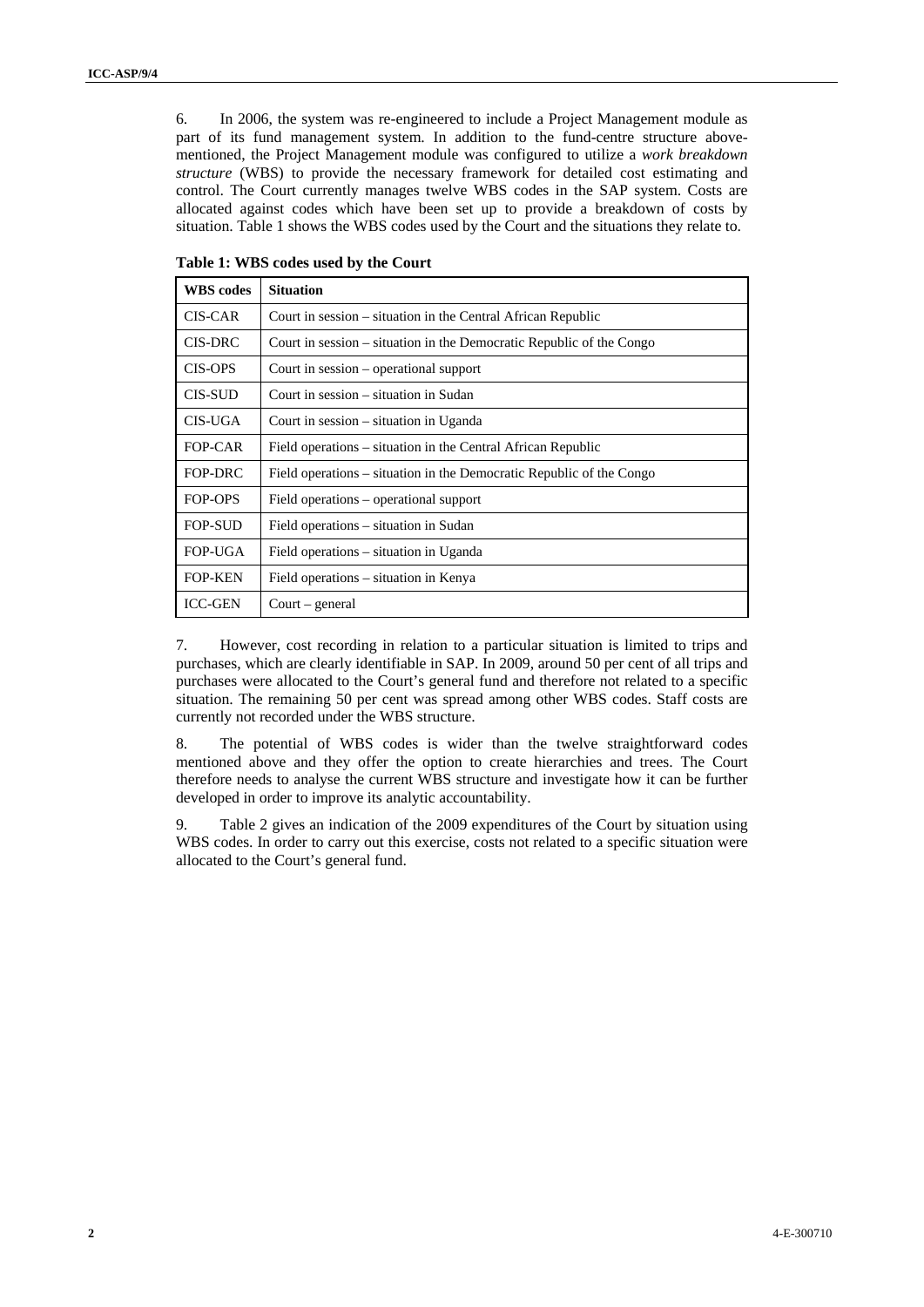|                | <b>Judiciary</b> | Office of the<br><b>Prosecutor</b> | <b>Registry</b> | <b>Secretariat of</b><br>the Assembly<br>of States<br><b>Parties</b> | <b>Secretariat of</b><br>the Trust<br><b>Fund for</b><br><b>Victims</b> | Project<br><b>Office</b><br><b>Permanent</b><br><b>Premises</b> | <b>Total</b> |
|----------------|------------------|------------------------------------|-----------------|----------------------------------------------------------------------|-------------------------------------------------------------------------|-----------------------------------------------------------------|--------------|
| <b>CIS-CAR</b> | $\Omega$         | 1,045,147                          | 51,157          | $\overline{0}$                                                       | $\overline{0}$                                                          | $\overline{0}$                                                  | 1,096,304    |
| <b>CIS-DRC</b> | $\Omega$         | 2,916,913                          | 6,184,414       | $\Omega$                                                             | $\Omega$                                                                | $\mathbf{0}$                                                    | 9,101,327    |
| <b>CIS-OPS</b> | 506,659          | 798,309                            | 7,087,776       | $\Omega$                                                             | $\theta$                                                                | $\mathbf{0}$                                                    | 8,392,744    |
| <b>CIS-SUD</b> | $\Omega$         | 175,014                            | 327,206         | $\Omega$                                                             | $\theta$                                                                | $\theta$                                                        | 502,220      |
| <b>CIS-UGA</b> | $\Omega$         | 4,434                              | 25,068          | $\Omega$                                                             | $\theta$                                                                | $\theta$                                                        | 29,502       |
| <b>FOP-CAR</b> | $\Omega$         | 2,377,973                          | 1,402,256       | $\overline{0}$                                                       | 12,422                                                                  | $\mathbf{0}$                                                    | 3,792,651    |
| <b>FOP-DRC</b> | $\theta$         | 3,158,866                          | 3,859,682       | $\overline{0}$                                                       | 122,659                                                                 | 0                                                               | 7,141,207    |
| FOP-OPS        | $\Omega$         | 5,007,342                          | 3,178,831       | $\Omega$                                                             | 300,377                                                                 | $\mathbf{0}$                                                    | 8,486,550    |
| <b>FOP-SUD</b> | $\Omega$         | 3,354,500                          | 2,023,992       | $\Omega$                                                             | $\Omega$                                                                | $\Omega$                                                        | 5,378,492    |
| <b>FOP-UGA</b> | $\Omega$         | 391,654                            | 1,749,605       | $\Omega$                                                             | 129,494                                                                 | $\mathbf{0}$                                                    | 2,270,753    |
| <b>ICC-GEN</b> | 9,292,896        | 4,812,250                          | 29,178, 221     | 3,087,375                                                            | 559,926                                                                 | 332,139                                                         | 47,262,807   |
| Total $\in$    | 9,799,555        | 24,042,402                         | 55,068,208      | 3,087,375                                                            | 1,124,878                                                               | 332,139                                                         | 93,454,557   |

**Table 2: Overview of 2009 expenditures using WBS codes\*** 

\* Provisional. As at 24 February 2010.

10. Table 3 shows an overall indication of the 2009 expenditures of the Court by situation.

|                                                                   | <b>Judiciary</b> | Office of<br>the<br><b>Prosecutor</b> | <b>Registry</b> | <b>Others</b> | <b>Total</b> |
|-------------------------------------------------------------------|------------------|---------------------------------------|-----------------|---------------|--------------|
| Central African Republic                                          | $\Omega$         | 3,423,120                             | 1,453,413       | 12,422        | 4,888,955    |
| Democratic Republic of<br>the Congo                               | $\Omega$         | 6,075,779                             | 10,044,096      | 122,659       | 16,242,534   |
| Sudan                                                             | $\Omega$         | 3,529,514                             | 2,351,198       | 0             | 5,880,712    |
| Uganda                                                            | $\Omega$         | 396,088                               | 1,774,673       | 129,494       | 2,300,255    |
| Operational support<br>(Court in session and<br>field operations) | 506,659          | 5,805,651                             | 10,266,607      | 300,377       | 16,879,294   |
| $Court - general$                                                 | 9,292,896        | 4,812,250                             | 29,178,221      | 3,979,440     | 47,262,807   |
| Total $\in$                                                       | 9,799,555        | 24,042,402                            | 55,068,208      | 4,544,392     | 93,454,557   |

\* Provisional. As at 24 February 2010.

11. As explained in the External Auditor's Report on the audit of the financial statements of the Court for 2008, a situation is the term used to describe referrals to the Court for investigations into a particular wrongdoing in which one or more crimes appear to have been committed.<sup>4</sup> As a result of the investigations, one or more specific persons could be charged with the commission of such crimes and therefore separate trials may need to be held.

 $\overline{a}$ 

<sup>4</sup> *Official Records … Eighth session … 2009* (ICC-ASP/8/20), vol. II, part C.1, para. 41.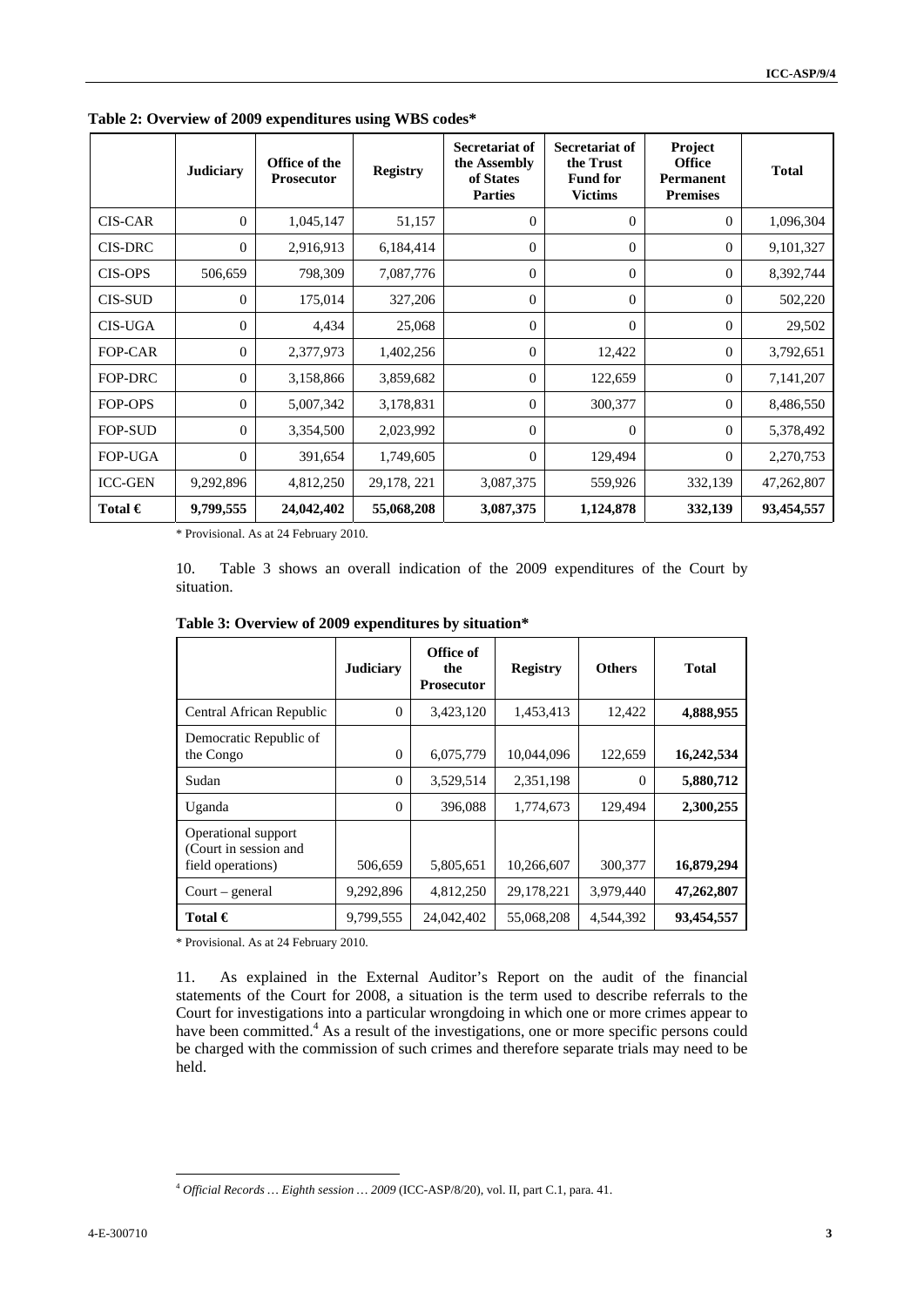12. The External Auditor's Report further states that identifying the cost of individual trials is very complex and requires deep inter-organ analysis in order to be fully understood.<sup>5</sup> The Court has identified the following issues that will need to be addressed in order to be able to identify the cost of a trial:

(a) A common, Court-wide definition of what constitutes a trial will need to be established. It is worth highlighting that the Court began its first trials in 2009 and has yet to complete a full-trial cycle. The commencement of the first trials marked a fundamental step not only in the fight against impunity, but also in the Court's own process of understanding its short and long-term financial and operational performance implications for each trial. In order to provide costs by specific trial, a Court-wide definition of trial phases needs to be agreed upon. Although the Court agrees on the existence of different phases in a judicial process, activities related to each of these phases do not necessarily start at the same time for the different actors in a trial, which creates difficulties in agreeing on Court-wide definitions. The technical implementation of these phases will require further analysis by the Court, after completion of a full cycle of trial activities;

(b) Defendants or cases are sometimes either combined or separated during the trial process and a way to account for this will need to be developed; and

Staff divide their time between different trials, situations, cases and general support activities, and a way to accurately allocate staff costs will need to be developed. Salaries are currently allocated according to the Section in which the staff member works, and can be identified under the Court's general fund or under the situation-related fund. They are not split over the different WBS codes, and the Court does not allocate hours worked by staff members on the different situations, investigations, cases, trials, appeals or general support. The Court would need to allocate salaries differently and to introduce a time registration system for all staff, including judges and other specialists. Timesheets alone would not be a practical solution and would not amount to conclusive evidence of time allocation. Access control cards are currently issued as standard identification for staff and eligible contractor personnel. These smart cards enable access to the Court premises but do not qualify as a time management tool, as they do not provide any insight into the tasks that are performed.

13. The Court is in the process of conducting a preliminary analysis of the possibility of allocating costs by specific trial. As a first step, several in-depth interviews have been conducted with some of the different Major Programmes in order to ascertain their views on the possibility of allocating trial costs. Furthermore, the Court is currently approaching other international judicial institutions in order to find out how they allocate trial costs. This initial step would give the Court further insights into the expectations of its different organs as well as an understanding of potential solutions to the allocation of trial costs.

14. Following the analysis of the above-mentioned information, the Court intends to study the different methodologies and compare the characteristics of the various cost accounting methods available in order to identify which method best suits the needs of the Court.

15. The Court needs to evaluate the impact of the proposed cost accounting method on the overall management accounting, strategic goals and budget culture of the Organization.

16. Moreover, the Court needs to assess and analyze the time, materials, training and resources needed to implement the best-suited cost accounting system in the SAP environment. At present, the SAP system does not offer a time management system to record staff hours.

 $\overline{a}$ 

<sup>5</sup> Ibid., para. 47.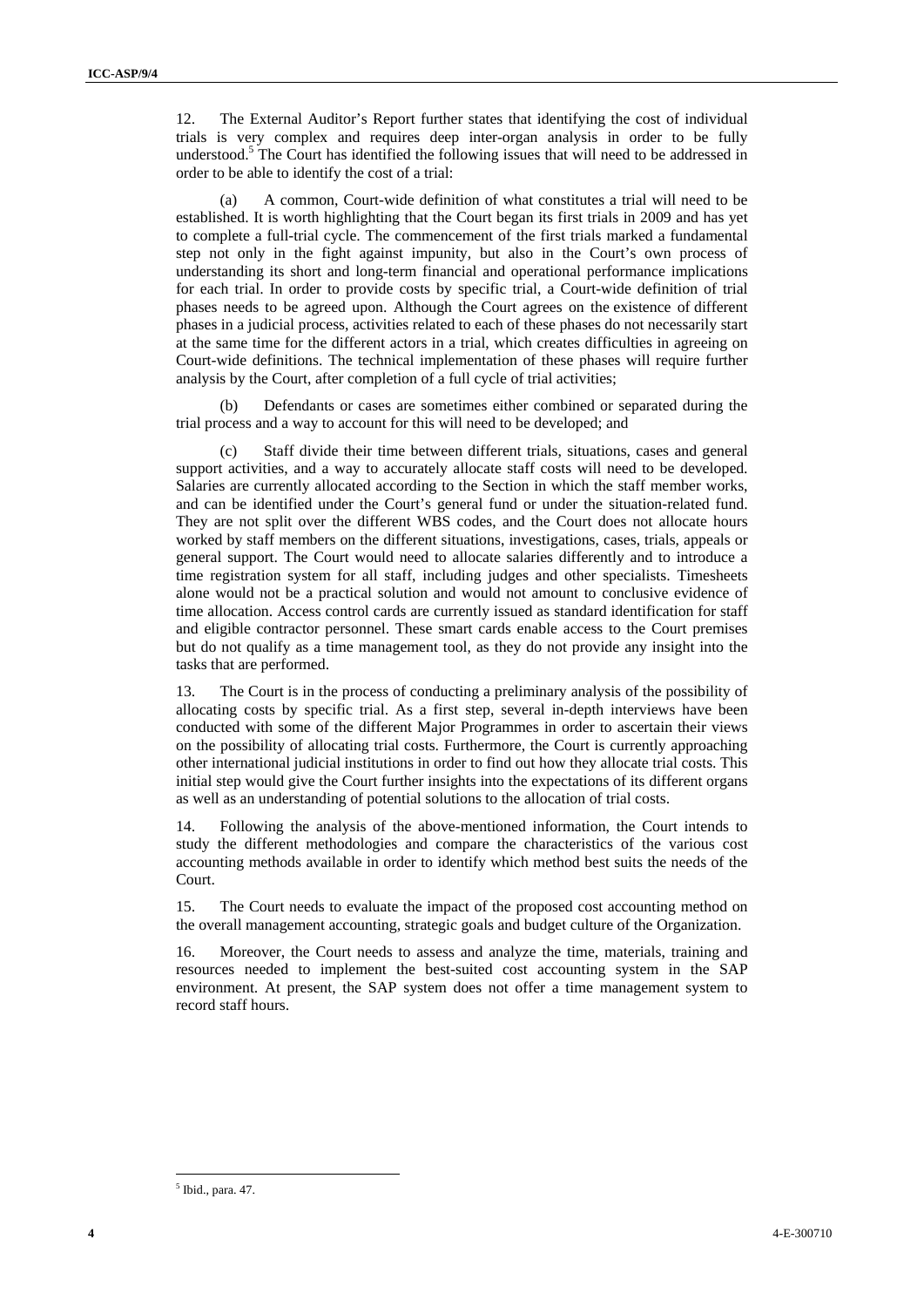## **III. Performance indicators**

17. Currently, the Court uses a system to measure key performance indicators, the socalled *Tableau de Bord,* which provides monthly ratios and enables the Court to monitor performance. This system offers some insight into the activities of the Court and can contribute to the development of new accounting tools and techniques.

18. Some of the key performance indicators provided by the system are courtroom usage, translation statistics and public affairs and outreach activities. Table 4 shows a summary of courtroom usage for 2009 and 2008.

| Courtroom<br>usage                 | Number of<br><b>Court Days</b> |      | Number of<br><b>Hearings</b> |                | Number of<br>Court<br><b>Sessions</b> |                | <b>Sitting Time</b><br>(minutes) |                | <b>Oral Decisions</b> |                | Witnesses <sup>6</sup> |                |
|------------------------------------|--------------------------------|------|------------------------------|----------------|---------------------------------------|----------------|----------------------------------|----------------|-----------------------|----------------|------------------------|----------------|
|                                    | 2009                           | 2008 | 2009                         | 2008           | 2009                                  | 2008           | 2009                             | 2008           | 2009                  | 2008           | 2009                   | 2008           |
| <b>DRC</b> Situation               | n/a                            | n/a  | $\mathbf{0}$                 | $\mathbf{0}$   | $\Omega$                              | $\overline{0}$ | $\Omega$                         | $\overline{0}$ | $\Omega$              | $\mathbf{0}$   | $\Omega$               | $\overline{0}$ |
| DRC Case<br>01/04-01/06            | n/a                            | n/a  | 116                          | 23             | 290                                   | 48             | 20,321                           | 2,517          | 138                   | 43             | 40                     | $\overline{0}$ |
| <b>DRC</b> Case<br>01/04-02/06     | n/a                            | n/a  | $\mathbf{0}$                 | 1              | $\mathbf{0}$                          | $\mathbf{1}$   | $\overline{0}$                   | 47             | $\mathbf{0}$          | $\mathbf{0}$   | $\overline{0}$         | $\overline{0}$ |
| <b>DRC</b> Case<br>$01/04 - 01/07$ | n/a                            | n/a  | 33                           | 24             | 69                                    | 58             | 5,124                            | 3,471          | 88                    | 48             | $\overline{2}$         | $\theta$       |
| DRC Case<br>01/04-02/07            | n/a                            | n/a  | $\overline{0}$               | 4              | $\Omega$                              | 6              | $\theta$                         | 346            | 8                     | 10             | $\Omega$               | $\theta$       |
| Uganda<br>Situation                | n/a                            | n/a  | $\mathbf{1}$                 | $\Omega$       | $\mathbf{1}$                          | $\mathbf{0}$   | 20                               | $\mathbf{0}$   | $\Omega$              | $\theta$       | $\Omega$               | $\mathbf{0}$   |
| Uganda Case<br>Kony                | n/a                            | n/a  | $\mathbf{1}$                 | $\overline{0}$ | $\mathbf{1}$                          | $\overline{0}$ | 30                               | $\overline{0}$ | $\mathbf{0}$          | $\theta$       | $\Omega$               | $\mathbf{0}$   |
| <b>CAR Situation</b>               | n/a                            | n/a  | $\overline{0}$               | 1              | 15                                    | $\mathbf{1}$   | $\theta$                         | 15             | $\mathbf{0}$          | $\theta$       | $\Omega$               | $\theta$       |
| <b>CAR Case</b><br>01/05-01/08     | n/a                            | n/a  | 11                           | 7              | 11                                    | 12             | 1,884                            | 896            | 21                    | $\overline{4}$ | $\Omega$               | $\overline{0}$ |
| Darfur Situation                   | n/a                            | n/a  | 22                           | 1              | 43                                    | $\overline{c}$ | 3,027                            | 186            | 32                    | $\mathbf{0}$   | 4                      | $\mathbf{0}$   |
| <b>Total</b>                       | 129                            | 61   | 184                          | 61             | 430                                   | 128            | 30.406                           | 7,478          | 287                   | 105            | 46                     | $\bf{0}$       |

**Table 4: Summary of Courtroom usage 2009-2008** 

 $\overline{a}$ <sup>6</sup> Method of calculating number of witnesses: A witness who starts his testimony one month and continues the month after will appear in the statistics for both months. Therefore, the actual overall number of witnesses appearing before the Court will be lower than the current figure in the *Tableau de Bord*.